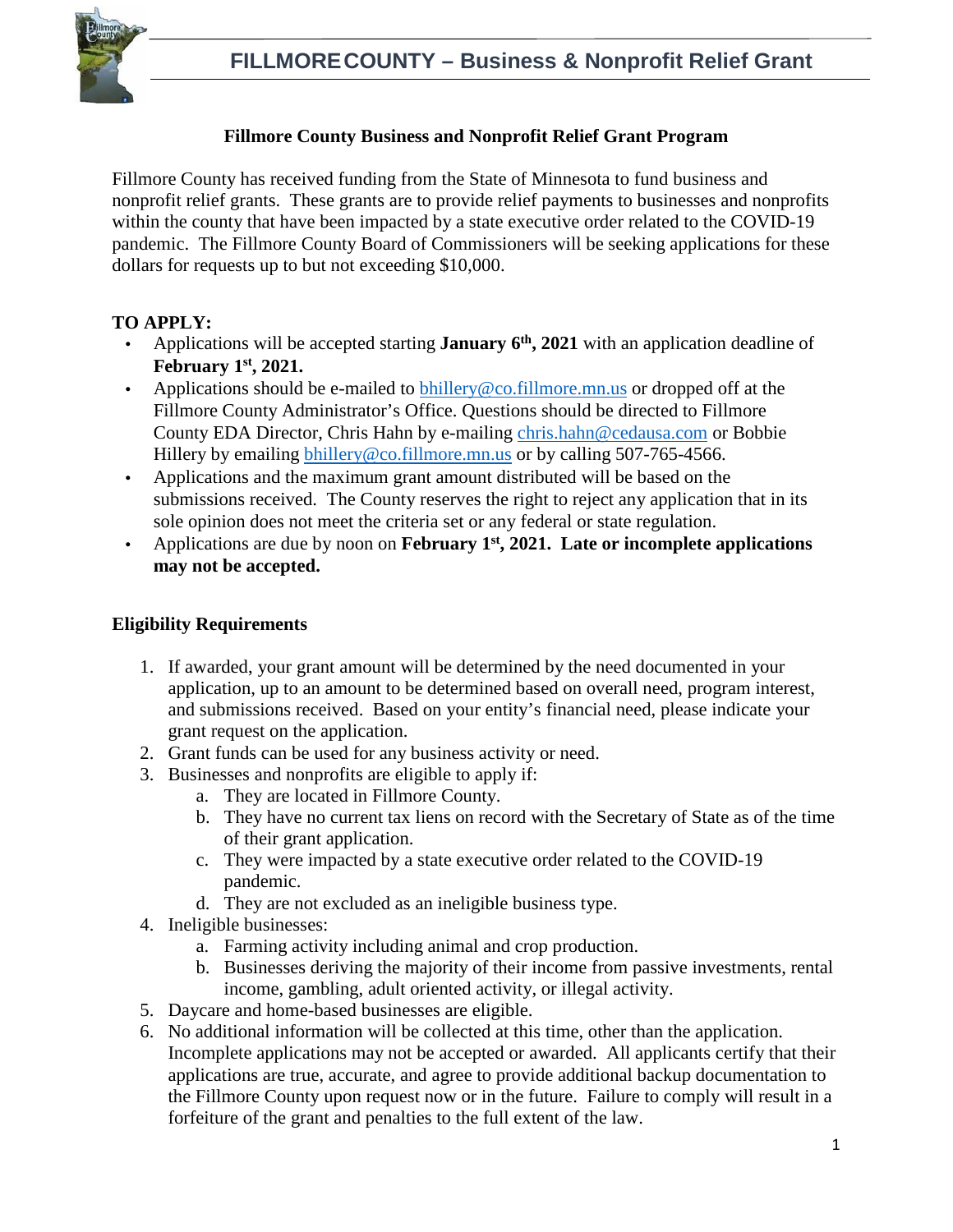

## **FILLMORE COUNTY BUSINESS AND NONPROFIT RELIEF GRANT** *Application*

Please note that this application must be filled out in its entirety to be considered. If any fields are not applicable, please explain in the field why the question is not applicable.

| Contact Person for this Application (if different from above):                                                                                                                                                                 |                                                                                                                          |
|--------------------------------------------------------------------------------------------------------------------------------------------------------------------------------------------------------------------------------|--------------------------------------------------------------------------------------------------------------------------|
|                                                                                                                                                                                                                                |                                                                                                                          |
| $\Box$<br><b>Type of Entity</b><br>(Please check one):<br>$\Box$<br>Partnership                                                                                                                                                | Corporation (for-profit)<br>Sole Proprietor<br>$\Box$<br>Limited Liability Company (LLC) $\Box$<br>Cooperative<br>Other: |
| Federal Tax ID: Note that the set of the set of the set of the set of the set of the set of the set of the set of the set of the set of the set of the set of the set of the set of the set of the set of the set of the set o | Note: If you are a sole proprietor, you may need to use your Social Security Number.                                     |
| Number of Part-time Employees: _______                                                                                                                                                                                         | Number of Full-time Employees: _______                                                                                   |
| Is your entity considered (Check one):                                                                                                                                                                                         | Essential<br>Non-essential<br>Was your entity closed by state executive order during COVID-19?:<br>$\Box$ Yes<br>No      |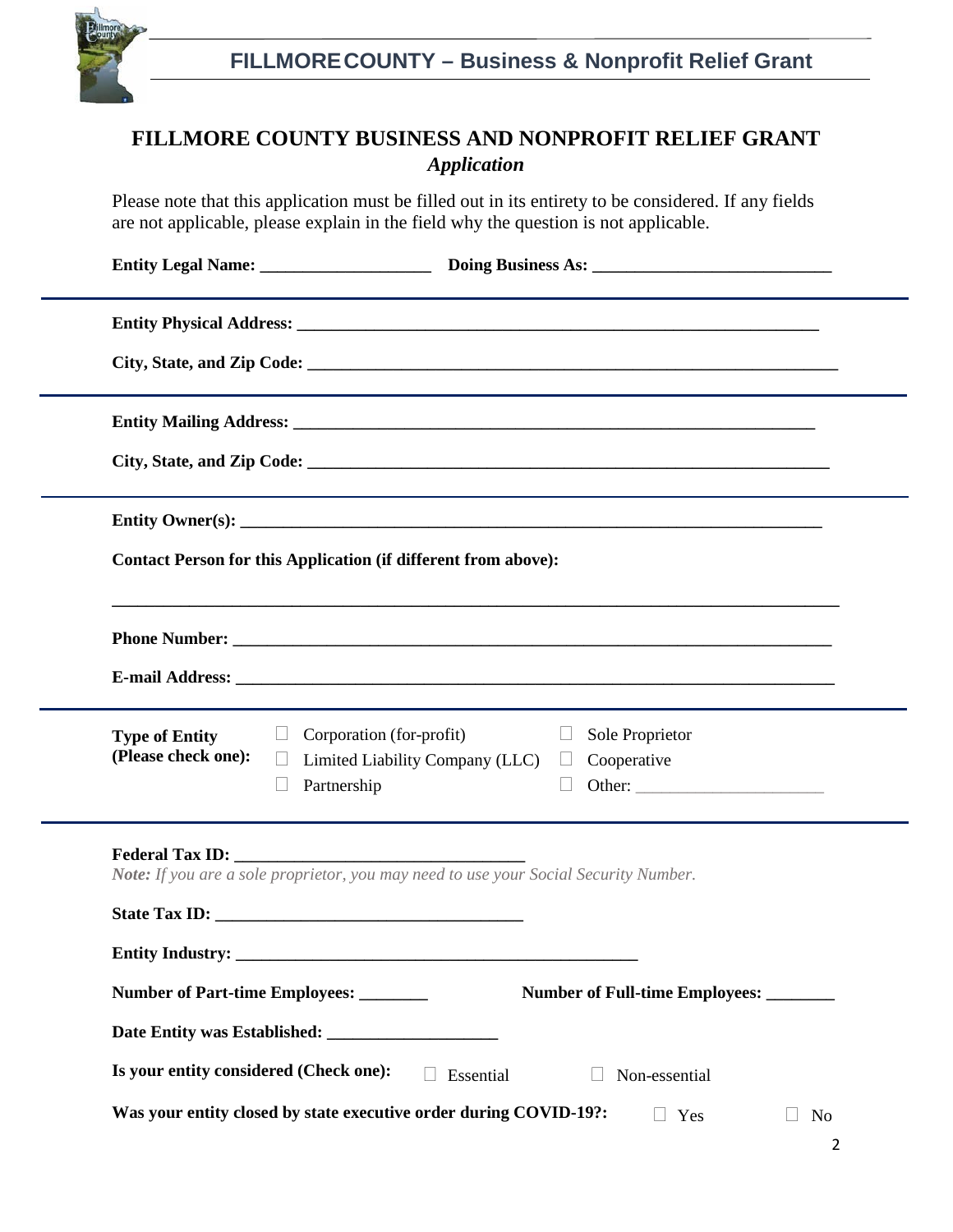

### **Grant amount requested from Fillmore County: \$\_\_\_\_\_\_\_\_\_\_\_\_\_\_\_\_\_\_\_\_\_\_**

*Note: the county reserves the right to audit you at any time to verify the statements made in this application. At that time, you will need to provide proof supportig claims made in this application including how the grant funds were used. You must retain your records for at least 6 years after recieiving grant funds.*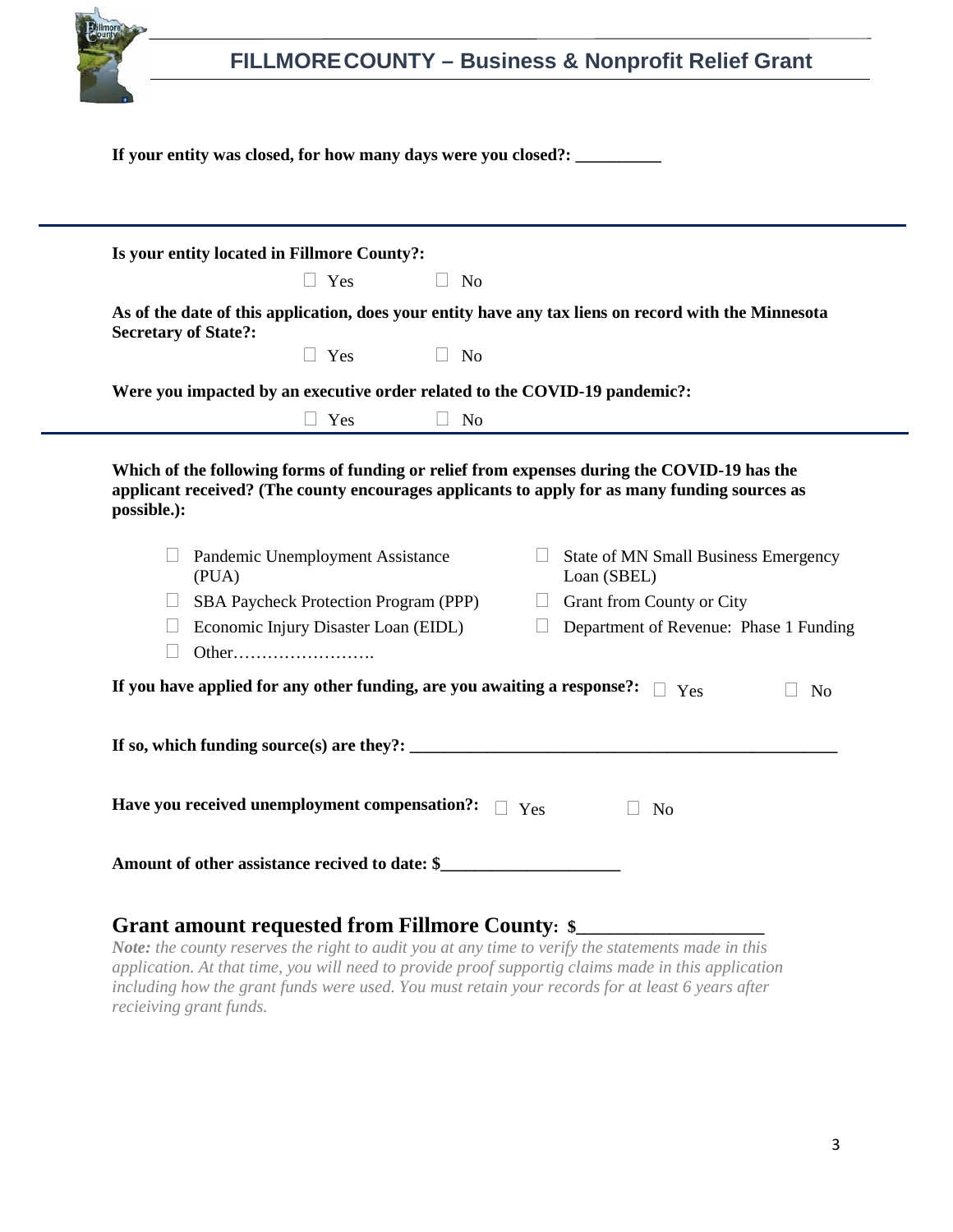

# FILLMORE COUNTY - Business & Nonprofit Relief Grant

### How has your entity been impacted by an executive order related to the COVID-19

pandemic?: Note: Please write how your entity was impacted by a pandemic releated executive order, including but not limited to closures (forced or voluntary), loss of revenue, increased expenses, etc...